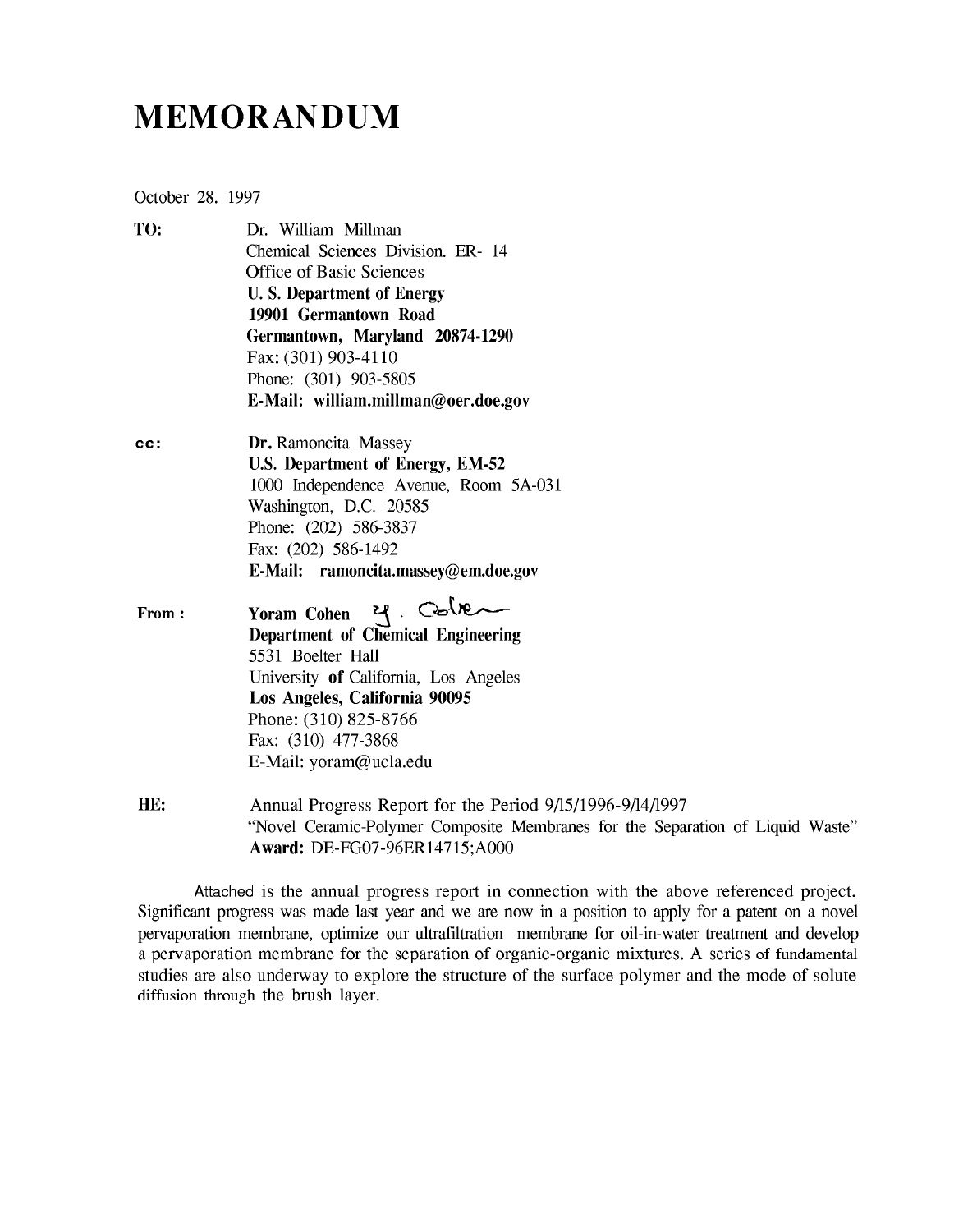#### **Confidential Report**

*For Review by Dr. William Millman and Dr. Ramoncita Massey*

### Novel Ceramic-Polymer Composite Membranes for the Separation of Liquid Waste

Annual Progress Report Period: *911511996-911411997*

Submitted to:

U.S. Department of Energy

*By*

Yoram Cohen Department of Chemical Engineering University of California, Los Angeles Los Angeles, California 90095 Phone: (310) 825-8766 Far: (310) 477-3868 E-Mail: yoram@ucla.edu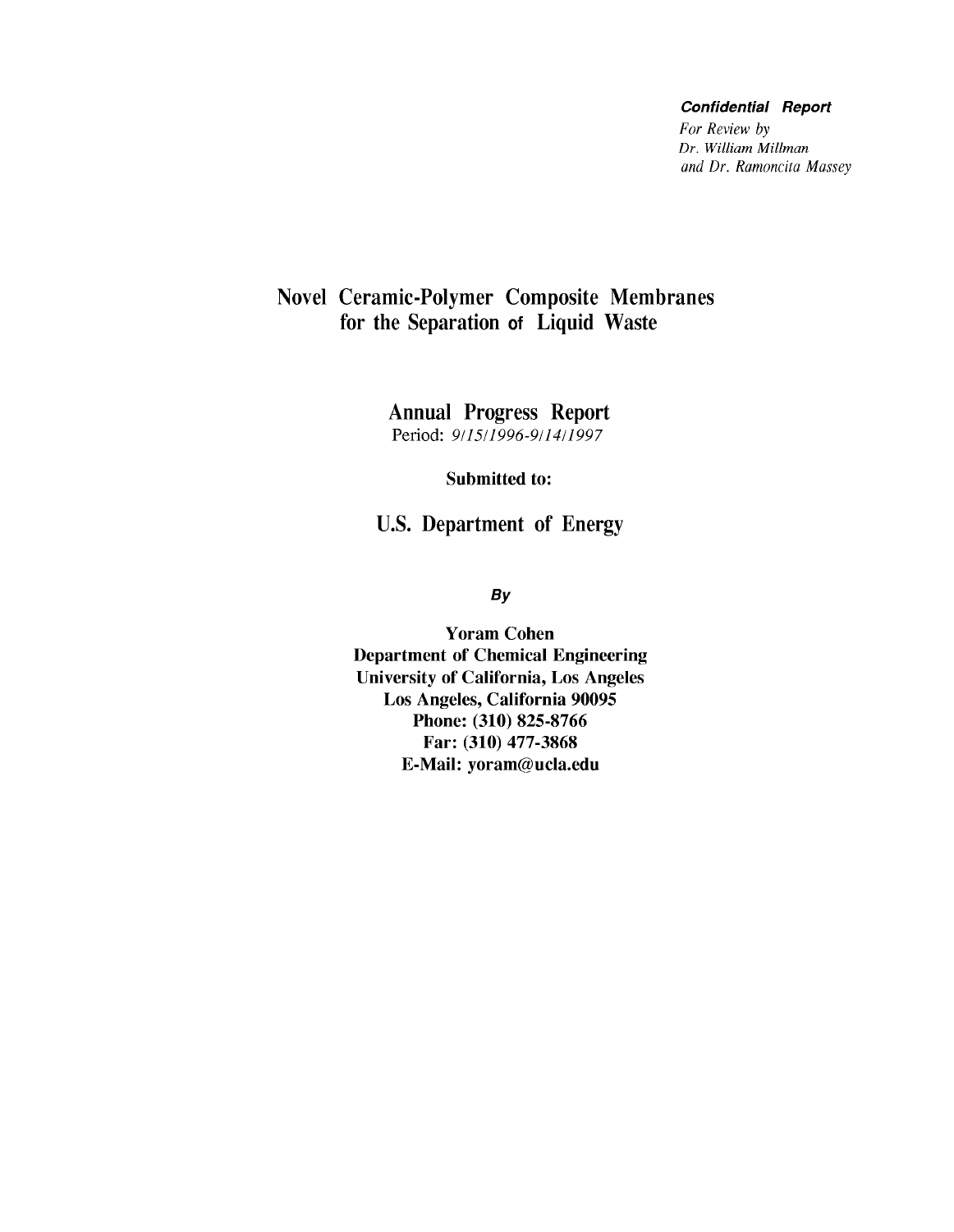#### *Confidential Report*

*For Review hy Dr. William Mitlrnan and Dr. Ramoncito Massey*

#### Novel Ceramic-Polymer Composite Membranes for the Separation of Liquid Waste

Annual Progress Report Period: 9/15/1996-9/14/1997 by Yoram Cohen Department of Chemical Engineering University of California, Los Angeles

#### *Synopsis*

The project on ceramic-supported polymer membranes focuses on the development of a novel class of membranes for the separation of organics from both organic-aqueous and organic-organic mixtures, Theses membranes are fabricated by a graft polymerization process where polymer chains are grown onto the surface of a ceramic support membrane. The surface graft polymerization process, developed at UCLA, results **in the** formation of a thin polymer layer covalently bonded to the membrane pore surface as **a** layer of terminally anchored polymeric chains. Through the selection of the polymer most appropriate for **the** desired separation task, the graft polymerized surface layer can be synthesized to impart specific separation properties to the membrane. It is expected that this project will lead to the demonstration of a new technology for the "tailor design" of a new class of selective **and** robust ceramic-supported polymer membranes. This new approach will allow the rapid deployment of task-specific membranes for **the** separation of waste constituents for subsequent recovery, treatment or disposal.

Progress to date includes the preparation of successful silica-polyvinylpyrrolidone (PVP) membrane for the treatment of oil-in-water emulsions and a silica-polyvinylacetate (PVAc) pervaporation membrane for the separation of organics from water. Current work is **ongoing** to study the performance of the pervaporation membrane for the removal of chlorinated organics from water **and** to develop a pervaporation membrane for organic-organic separation. In another aspect of the study, we arc studying the hydrophilic PVP CSP membrane for oil-in-water emulsion treatment with the goal of determining the optimal membrane **polymer** surface structure as a function of various operating conditions (e.g., tube-side Reynolds number and transmembrane pressure), Work is **also** in progress to characterize the polymer layer by AFM and internal reflection FTIR, and to model the conformation of the polymer surface layer,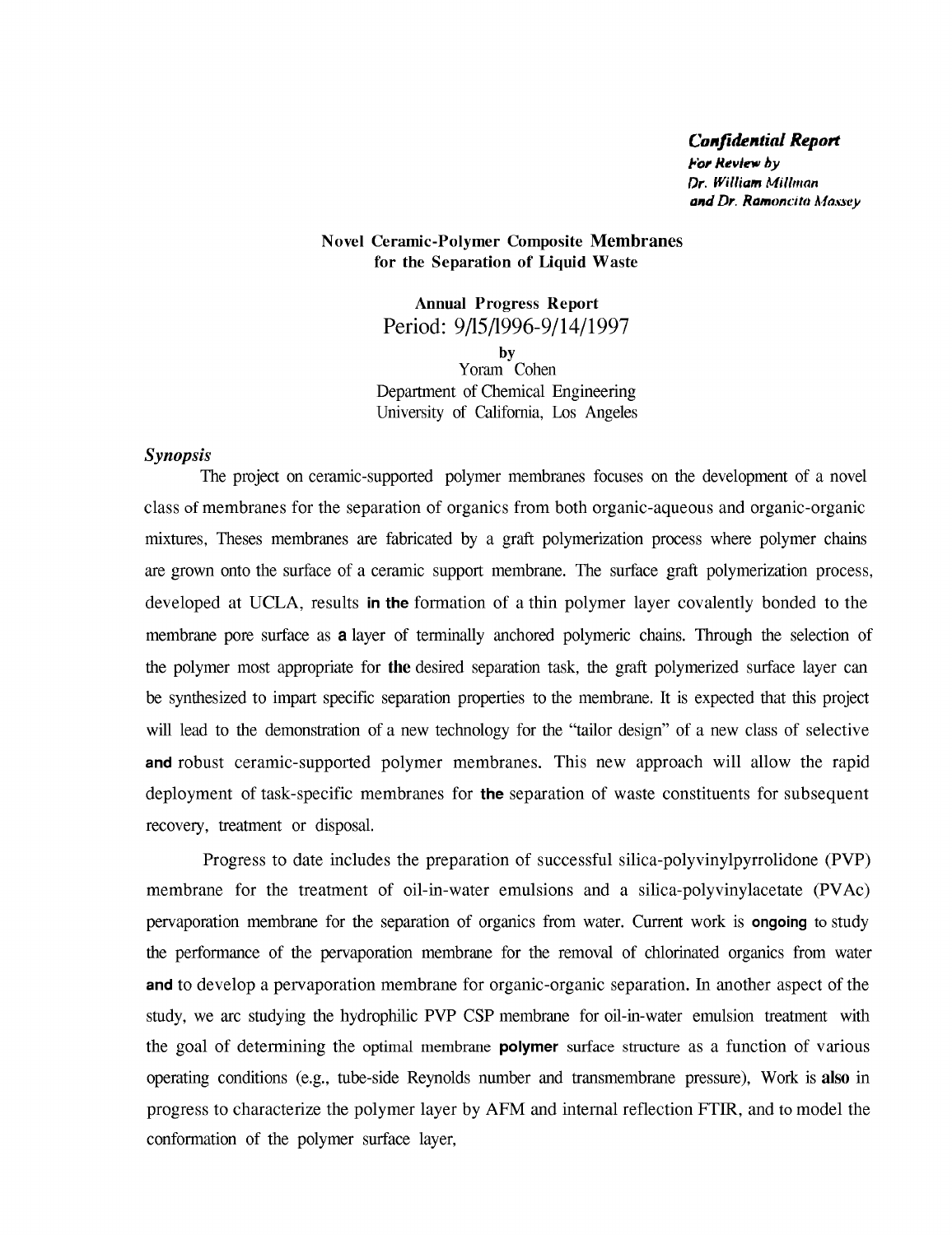*Confidential Report For Review by Dr. William Kiillmnn* and Dr. Ramoncita Maxsey

#### CSP Membranes for Separation of Oil-in-Water Emulsions

Successful tubular silica-polyvinylpyrrolidone (silica-PVP) membranes was prepared for the separation of oil-in-water emulsions. This membrane was prepared after initial studies with silica disk supports (Castro et al, 1996). Initial performance studies with the new tubular Silica-PVP membrane revealed that the separation properties of the membrane can be controlled by the density and size of the grafted surface chains. For example, a surface of short and dense PVP chains was shown to reduce the adsorption of oil droplets onto the surface of the membrane and thereby significantly reducing membrane fouling (Figure 1). A grafted layer of longer chains with surface density that permits the penetration of liquid through the brush layer resulted in membrane performance that significantly surpassed that of the unmodified membrane at high Reynolds numbers (Figure 2). The behavior of this latter membrane is linked to the flow-induced deformation of the polymer chains. As the shear rate at the wall (on the membrane tube-side) is increased the surface chains arc stretched and begin to align in the flow direction. At a sufficiently high shear rate the polymer chains align with the flow to the point where the chains screen the membrane pores from the oil droplets while allowing water, **which solvates the polymer,** *to* **permeate through the membrane.**

**I am pleased to report that the AlChE Separation Divisions has selected our most recent work** on the PVP CSP memrbane for the best Faculty/Student Research Paper Award which to be presented, to my student **Robert Castro and i, at the Annual AIChE Meeting which will be held in Los Angeles,** November 16-21, 1997. **Also, my student Ron Faibish, who is also working in on ultrafiltration with C\Sl<sup>J</sup>** membranes, was **awarded a fellowship to attend the Gordon Research Conference last August.**

#### **References**

(Castro, K., H. Monbouquette and Y. Cohen, "Polyvinylpyrrolidone-Silica Membranes for the Treatment of Oil-in-Water Emulsions","/. *Membrane Science,* 115, 179-187 ( 1996)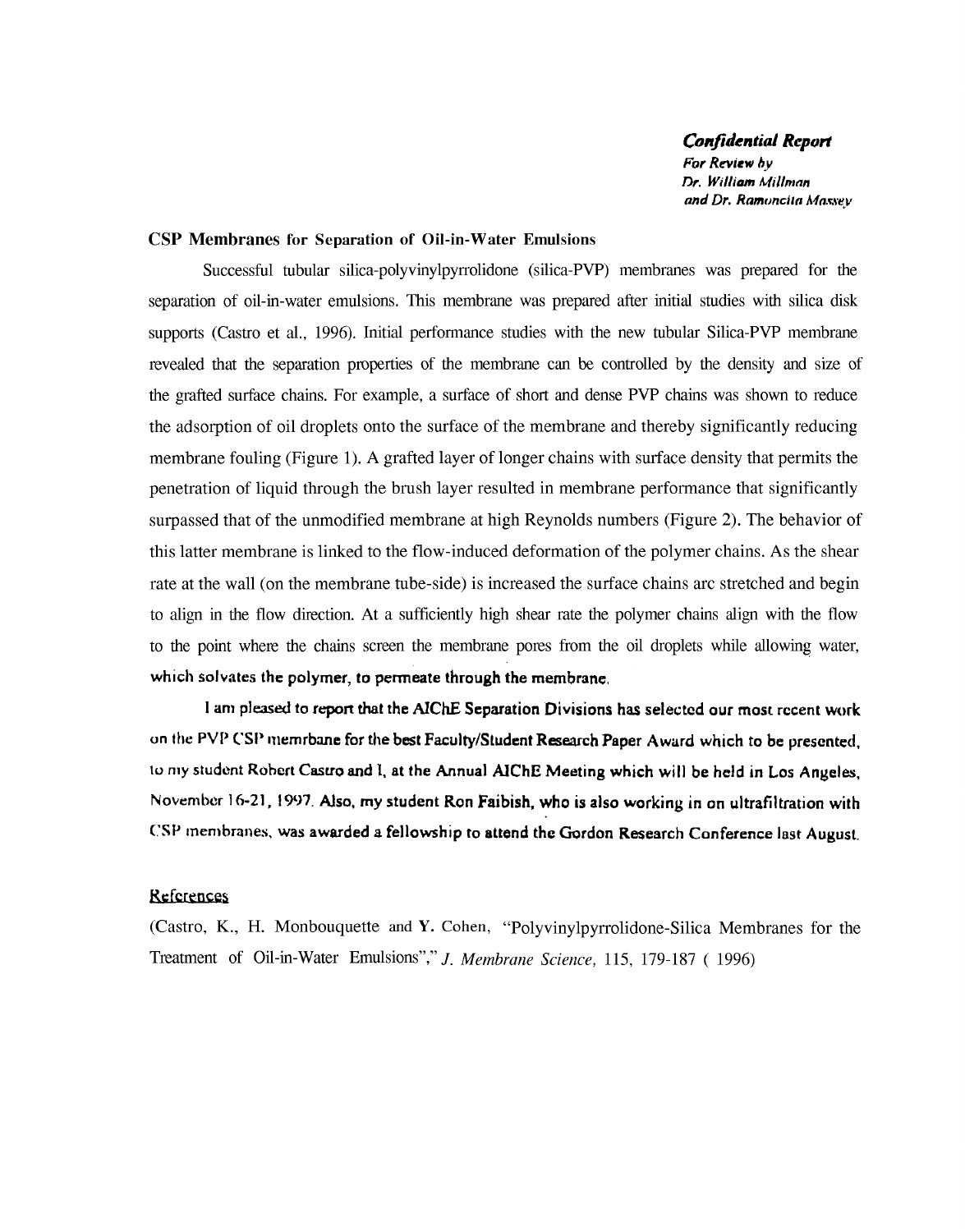*Confidential Report For Review by Dr. William Miltman and Dr. Ramonclta Massey*

#### Pervaporation with CSP Membranes

In order to expand the potential use of CSP membranes for pervaporation we developed a protocol for the pervaporation of silica and zirconia-based pervaporation membranes with polyvinylacetate as the active membrane layer. A number of membranes were synthesized and their properties are provided in the attached table.

In order to evaluate the pervaporation performance of the membranes a pervaporation apparatus was built (as shown **in** Figure 3. In this system, a charge of a solution containing the solute to be separated is circulated through the pervaporation membrane module. The permeate is collected in a cryogenic trap for monitoring and the concentration in the reservoir is also monitored as a function of time. In the initial experiments trichloroethylene (TCE) was **selected** as **a** model solute to be removed from aqueous TCE solutions. The concentration reduction in the reservoir as a function of time, for three **different** tube-side Reynolds numbers, is shown in Figure 4 along with the **values** of the tube-side mass transfer coefficient as calculated from the appropriate literature correlations. The plot of the dimensionless concentration (where C, is **the** initial concentration of TCE in the reservoir) is shown in Figure 6 along with the enrichment factors (enrichment **factor^** TCE concentration **in** permeate/TCE concentration in reservoir feed solution). Clearly, the membrane resistance is negligible since the concentration decline is predicted essentially by the boundary layer mass transfer coefficient. Moreover, the enrichment factors are high such that the collected permeate consists of two **phases,** pure TCE and a TCE saturated aqueous phase. Experiments have shown **that** the performance of the PVAC membrane remains unchanged even at low concentrations of TCE, down to the low ppm level.

The PVAc CSP pervaporation membranes are the first successful ceramic-based pervaporation membranes for chlorinated solvents, These new membranes represent a major development and I expect that UCLA will submit a patent application for the PVAc CSP membrane.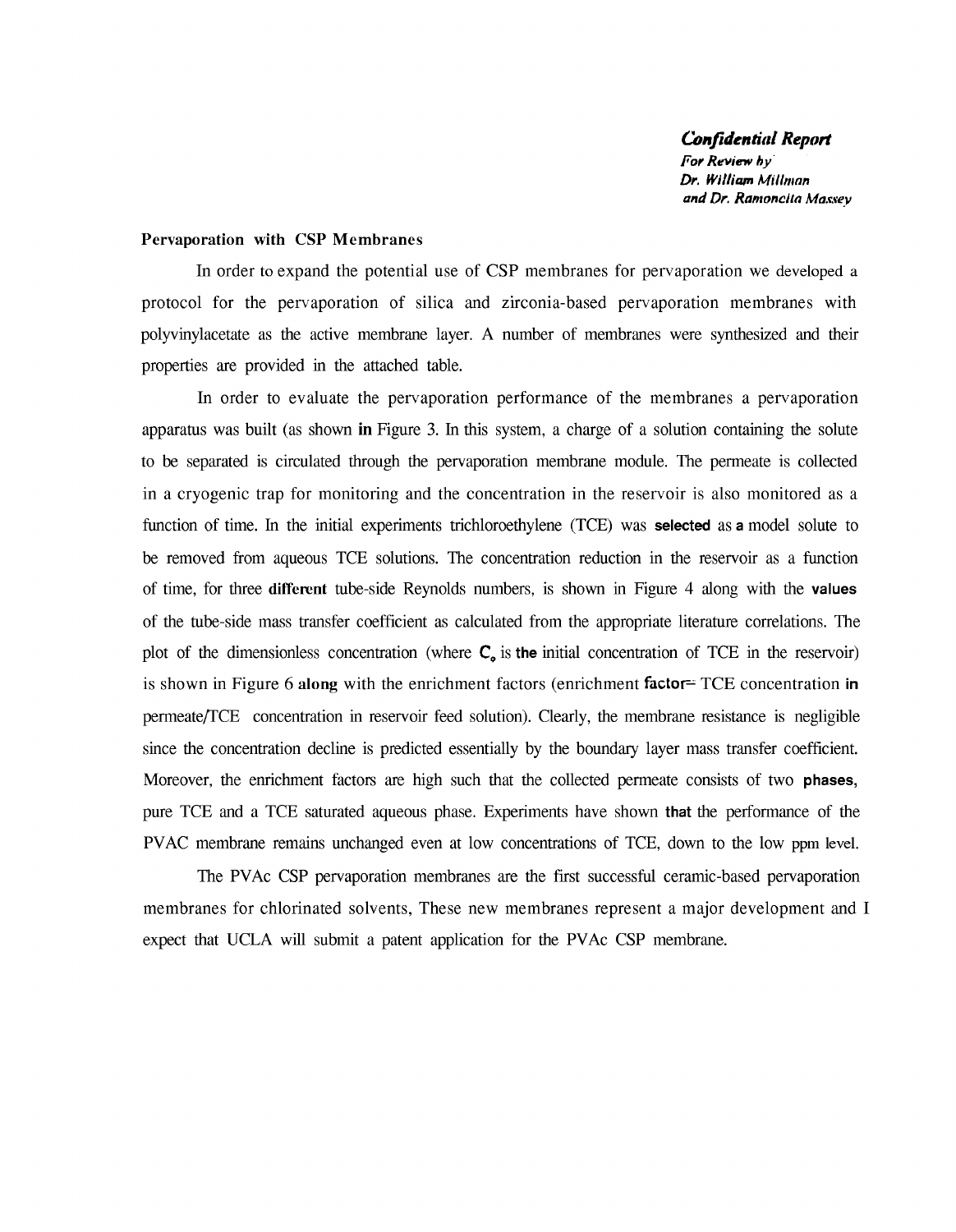*Confidential Report For Review by Dr. William Millman and Dr. Ramnncita Max.sey*

#### **Plans for the Period 9/15/1997-9/14/1996**

Our plans for this year include the systematic evaluation of the CSP pervaporation PVAc CSP pervaporation membrane over a range of conditions (including temperature) and over an extended period of usage in order to ascertain the long-term stability of the membrane. If the potential for longterm stability is shown to be positive, then I will work to obtain additional funds in order to construct a larger pilot-system for continuous operation. An additional task for the period 9/15/1997-9/14/1998 is to synthesize a pervaporation membrane for organic-organic separation. We arc currently searching for an appropriate model system to demonstrate the technology and arc also considering the use of a hydrophilic PVP CSP membrane for dehydration of a reaction mixture in a membrane/reactor configuration.

In addition to the membrane evaluation studies, a number of other projects were initiated this year in support of the membrane development work. Work was initiated on the study of the grafted polymer layer using Atomic Force Microscopy and interval reflection FTIR. The purpose of this part of the work is to better understand the degree of uniformity of surface coverage by the terminally anchored polymer chains and in relation to the reaction conditions. Another part of the program also involves the development of a theoretical model to study the conformation of the polymer surface chains when subjected to shear flow. Such information will help us understand the performance of the PVP CSP membrane for ultrafiltration operations.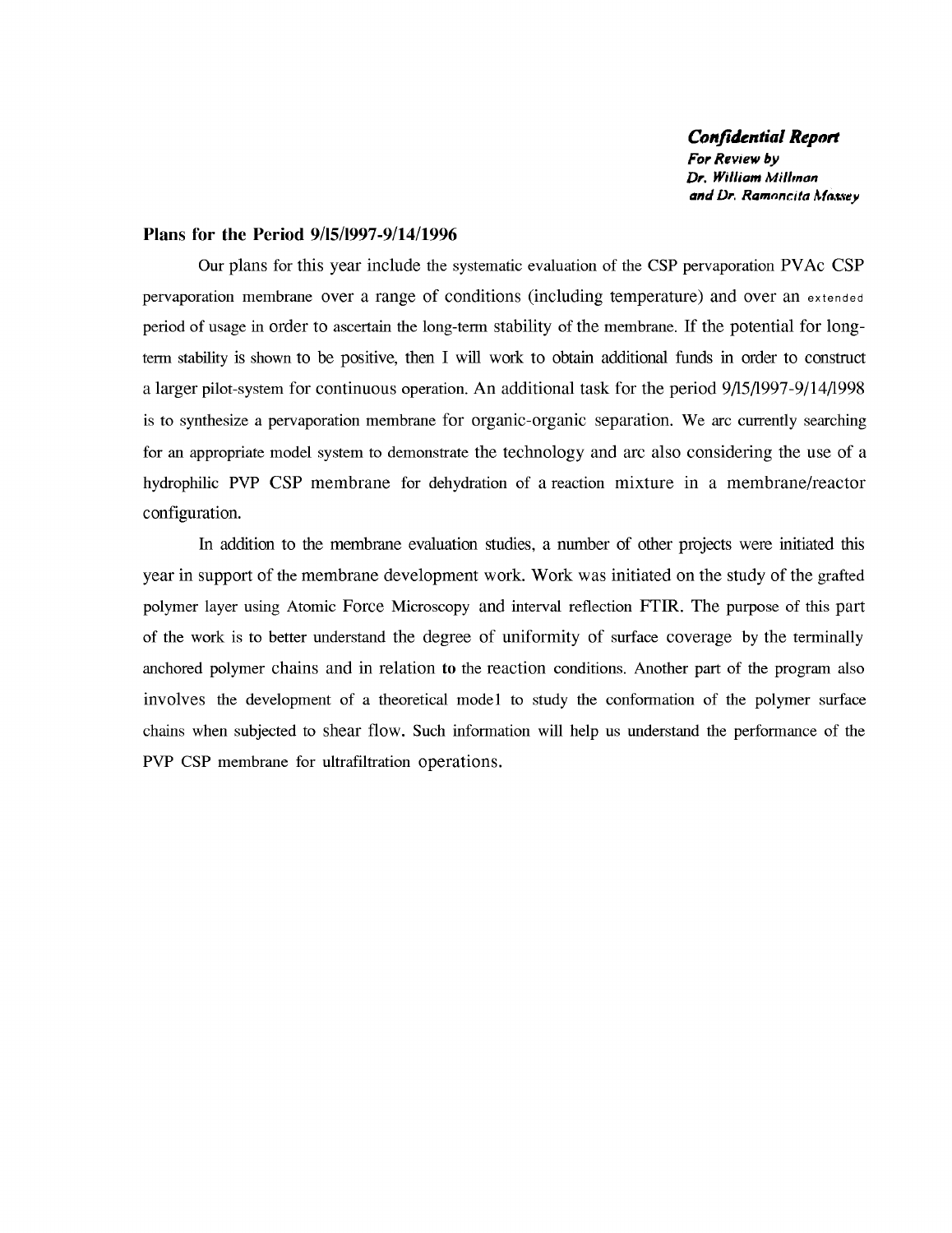

EMULSION: Nonane/1-Butanol/Dodecylbenzenesulfonate/Water SUPPORT: Silica Tube (2000 Å)  $\Delta P = 8$  psig; N<sub>Re</sub> = 5320

Figure 1

 $\overline{\mathcal{M}}$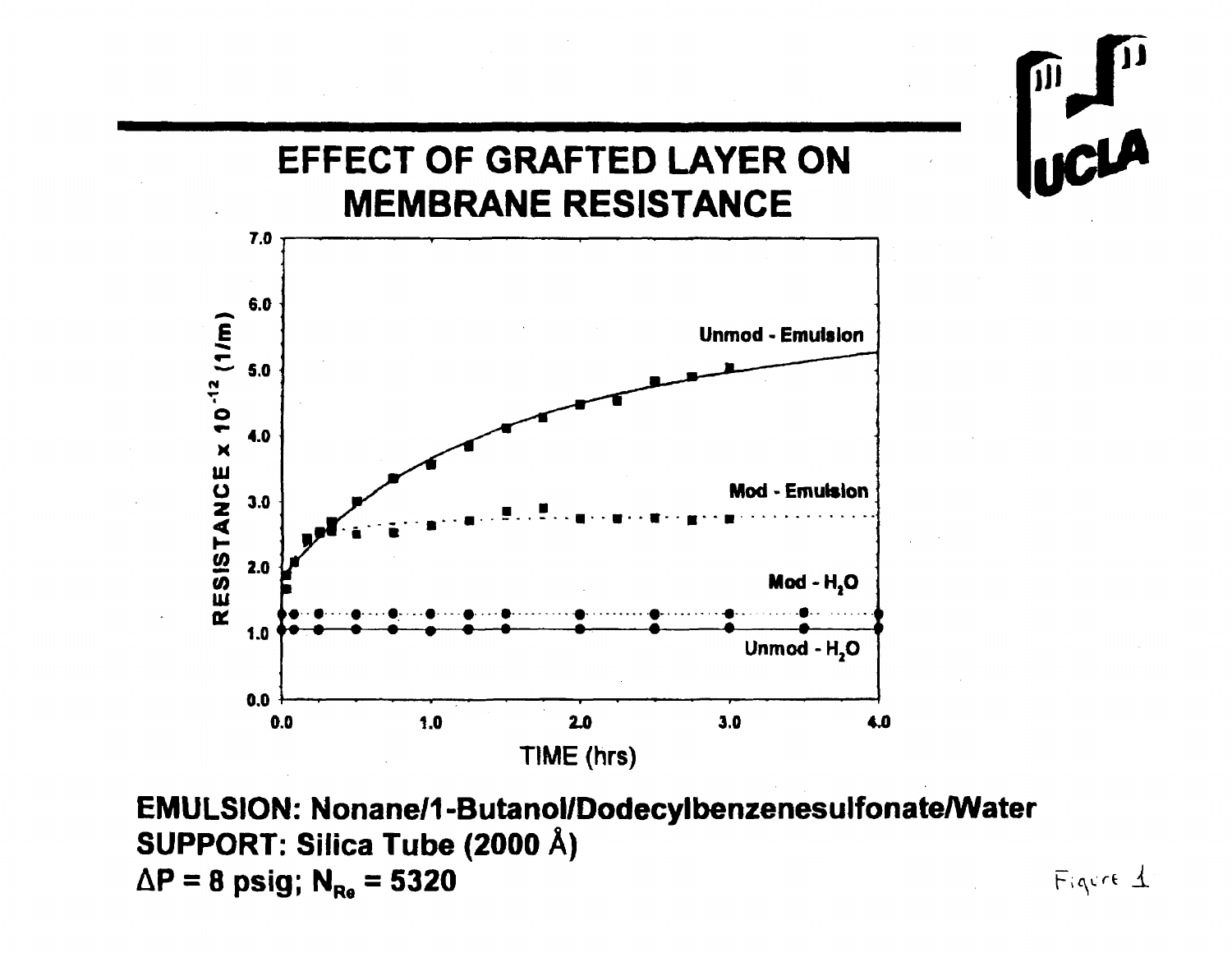

**EMULSION: Nonane/1-Butanol/Dodecylbenzenesulfonate/Water SUPPORT: Silica Tube (2000 A)**  $\Delta P = 8 \text{ psig; } N_{Re} = 5320$  **figure**  $\Delta$ 

JII

UCLA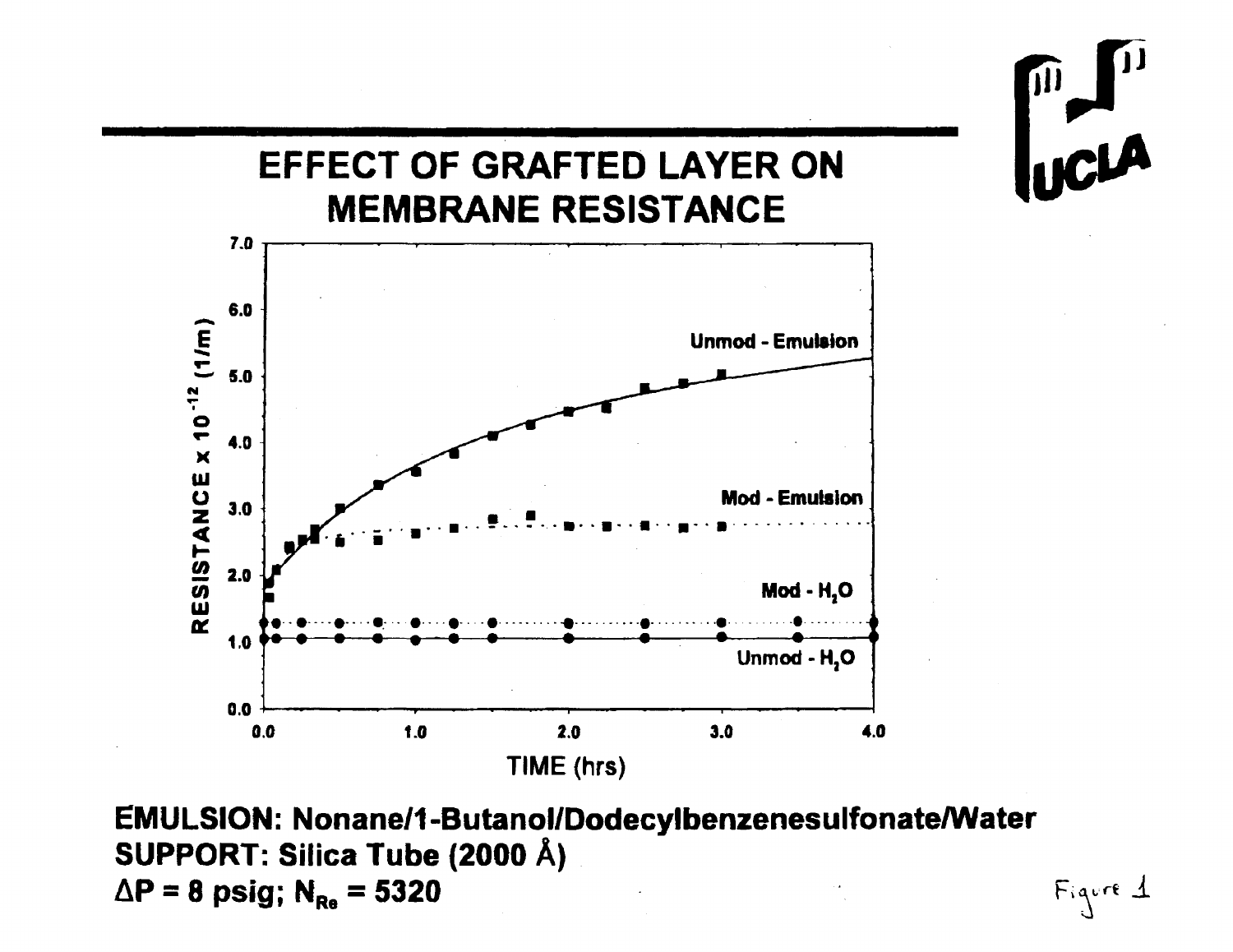# **VICLA**

# **Oil-in-Water Emulsion Treatment** with a Tubular Silica-PVP Membrane



Figure 2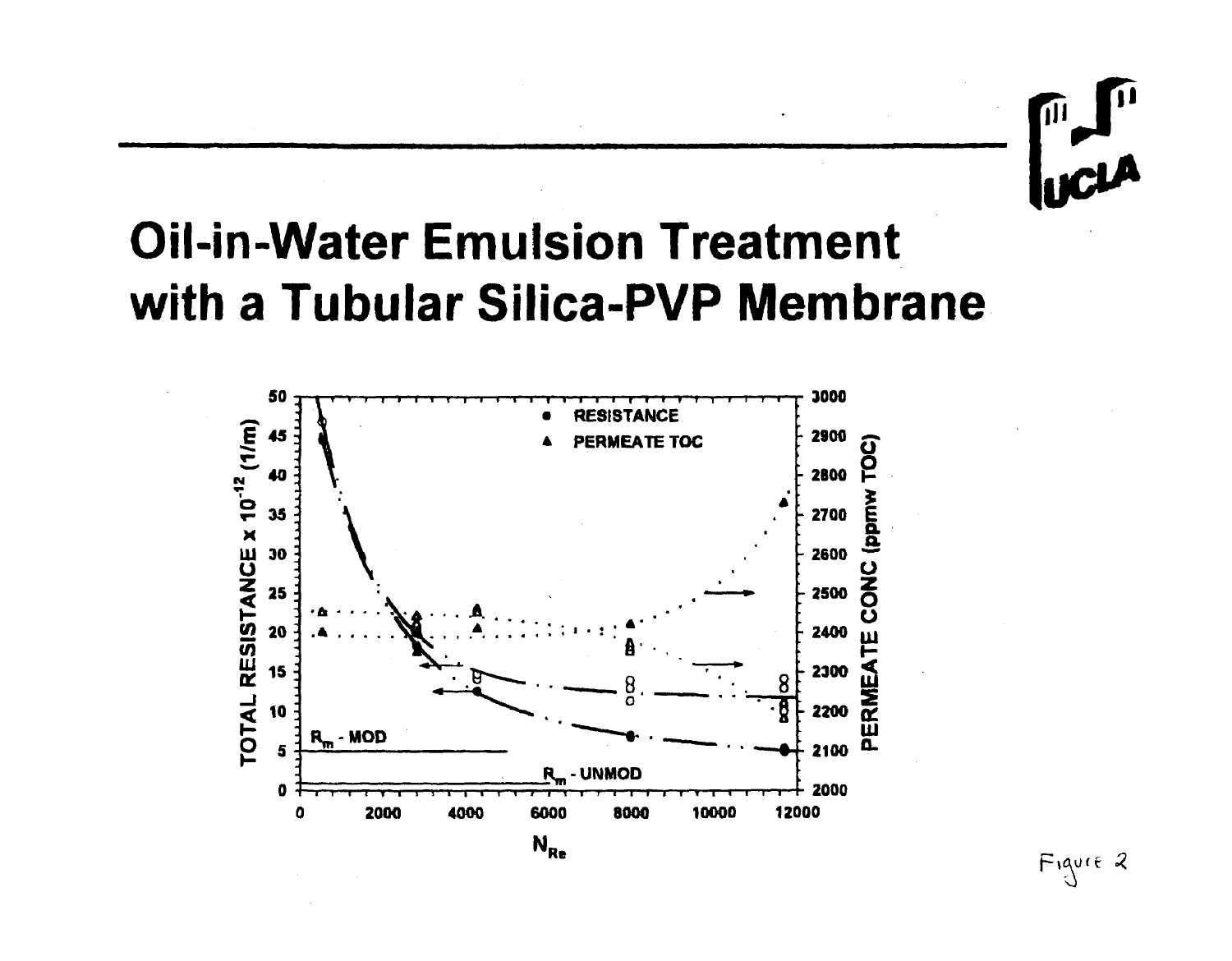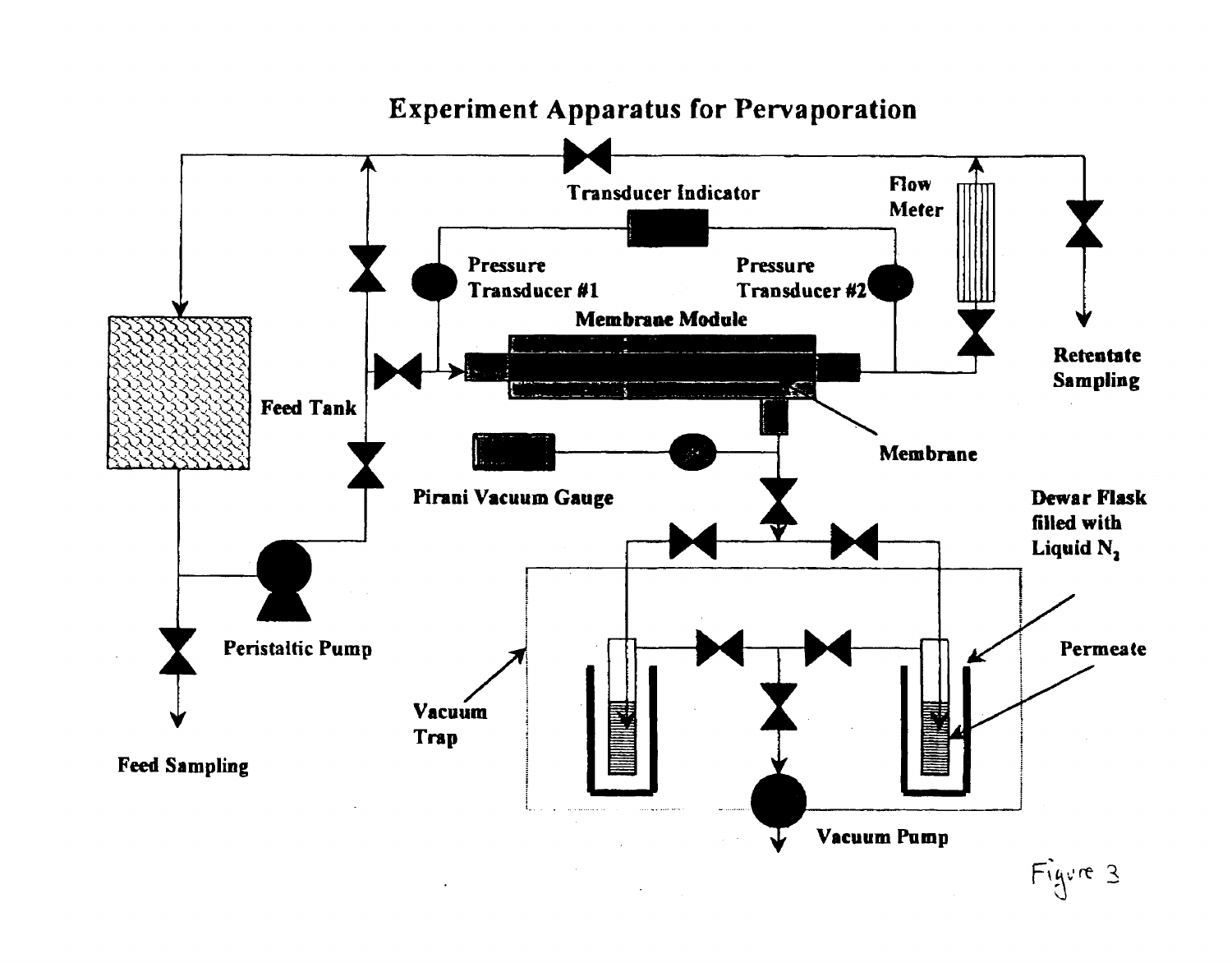**TCE Concentration in the Retentate** 



Enrichment Factors with Different Renolds Numbers for Pervaporation